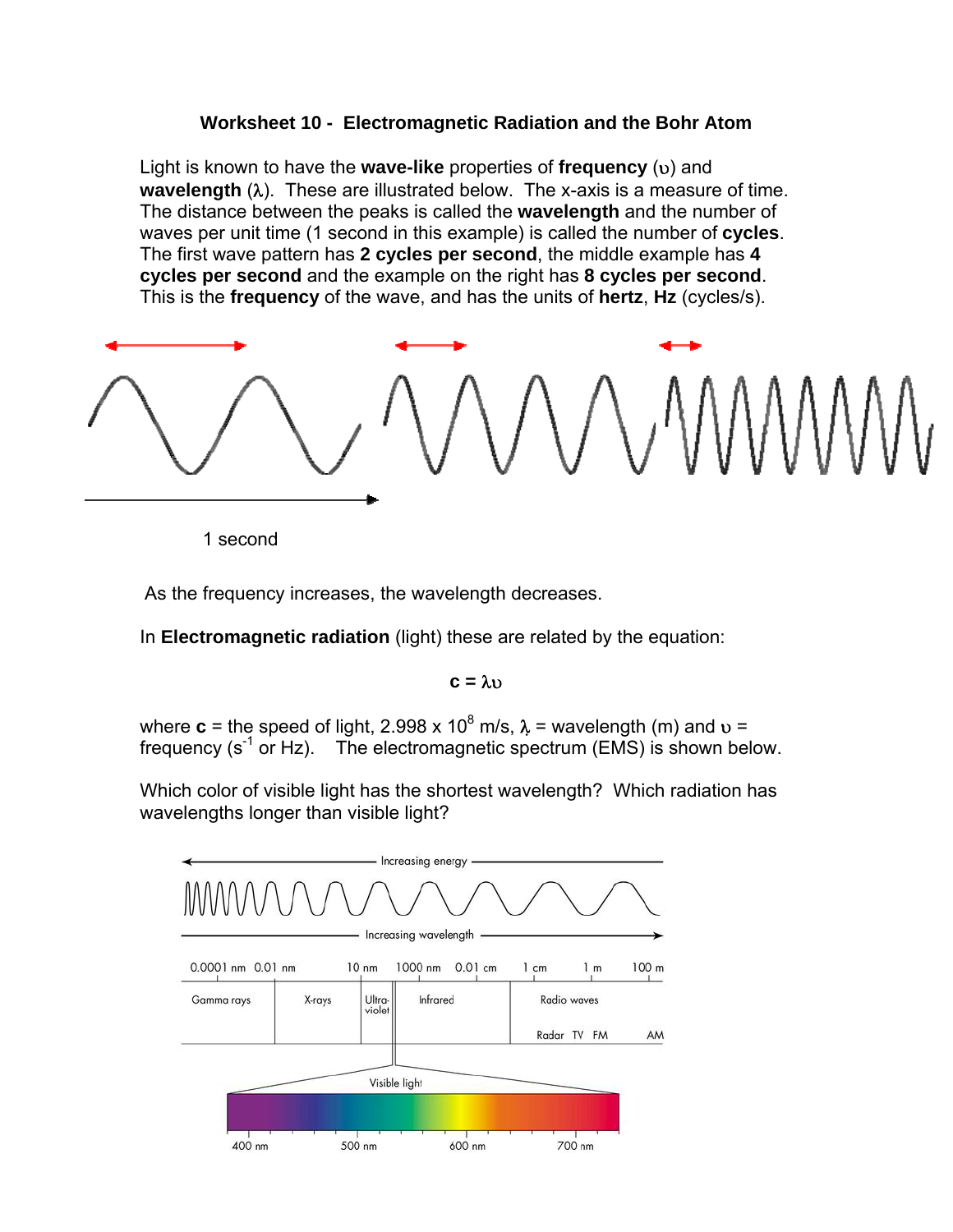- 1. The wavelength of green light is about 522 nm. What is the frequency of this radiation?
- 2. What is the wavelength of a photon that has a frequency of 2.10  $\times$  10<sup>14</sup> Hz? Answer in nm and determine what type of radiation this is.

**Planck** recognized that energy is **quantized** and related the energy of radiation (emitted or absorbed) to its frequency.

## Δ**E = n h** ν

where  $\mathbf{n}$  = integer and  $\mathbf{h}$  = Planck's constant = 6.626 x 10<sup>-34</sup> J s

- 3. Which of the following are **directly** related?
	- a) energy and wavelength
	- b) wavelength and frequency
	- c) frequency and energy
- 4. A classical radio station broadcasts at 93.5 MHz (M =  $10^6$ ). Find the wavelength of this radiation, in meters, and the energy of one of these photons, in J. What type of radiation is this?
- 5. What is the energy of a photon with:
	- a) a wavelength of 827 nm? What type of radiation is it?
	- b) a wavelength of 1 nm? What type of radiation is it?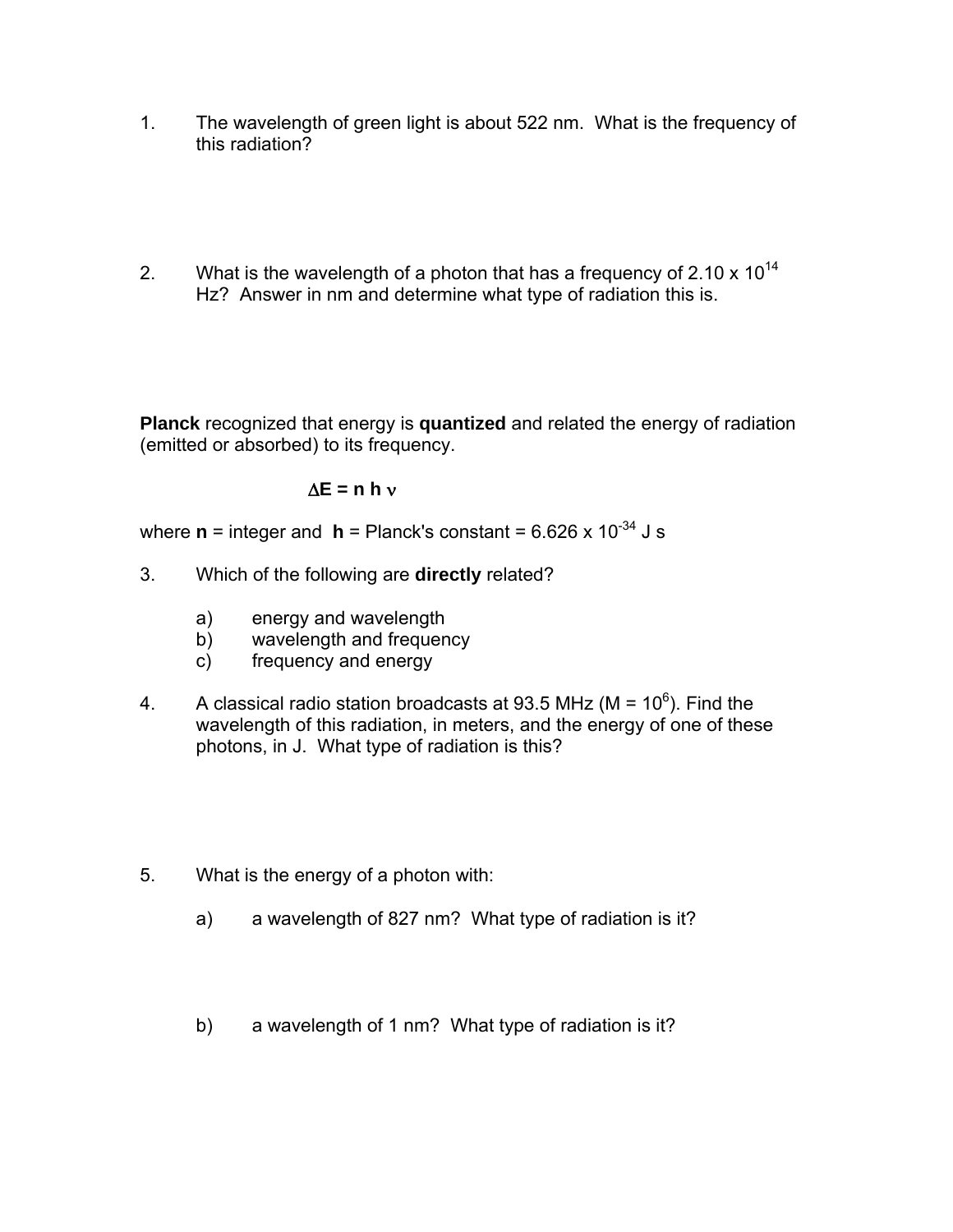radiation at fixed wavelengths. He proposed **Bohr** applied this concept to the **line spectra** of elements. When elements are excited they emit that only certain **energy levels** are allowed within the structure of an atom. Electrons are allowed to move between these energy levels. The light emitted by the elements is a measure of the energy gap between the two electronic states.

For the hydrogen atom,

$$
\Delta E = -R_H Z^2 \left[ \frac{1}{n_f^2} - \frac{1}{n_i^2} \right]
$$
  $R_H = \text{Rydberg constant} = 2.178 \times 10^{-18} \text{J}$   
 $Z = \text{nuclear charge} = 1 \text{ for H, 2 for He}$ 

6. Calculate the  $\Delta E$  for the n = 4 to the n = 2 transition in hydrogen. Where on the EMS would this appear? What does the sign mean?

7. A hydrogen atom in its ground state absorbs light with a wavelength of 102.6 nm. Calculate the energy level of the resulting excited state (n = ?).